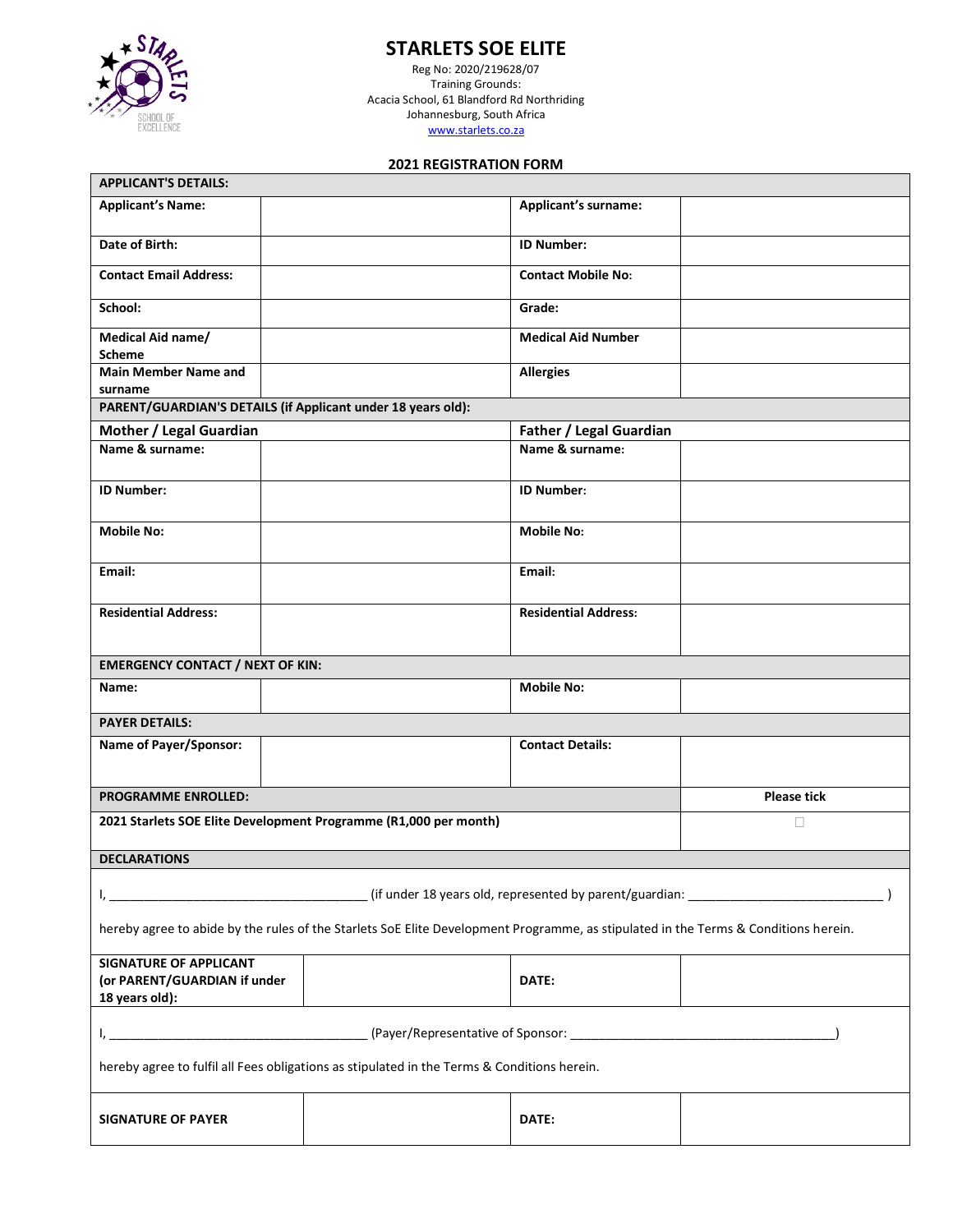

# **STARLETS SOE ELITE**

Reg No: 2020/219628/07 Training Grounds: Acacia School, 61 Blandford Rd Northriding Johannesburg, South Africa [www.starlets.co.za](http://www.starlets.co.za/)

## **2021 REGISTRATION TERMS & CONDITIONS**

The applicant, or the parent/legal guardian of the applicant on behalf of the applicant if under 18 years of age, ("Participant") hereby applies for registration at Starlets SOE Elite ("STARLETS") for the Elite Development Programme ("Programme"), and agrees to the following: Enrolment & Cancellation

- Registration for the Programme is by invitation only, and such invitation is at the discretion of STARLETS authorised representatives.
- 2. The Participant confirms that the details specified on this form are correct, and supported with certified copies of ID documents, medical aid certificate and proof of residence.
- 3. The registration is for the duration of a "Season". The 2021 Season commences on 1 July 2021 and closes on 30 November 2021.
- 4. At the end of the Season, the Participant will receive an Assessment Report, which will document the Participant's performance during the Season against the assessment criteria for the Programme.
	- 4.1. Should the Participant's performance meet the assessment criteria, the Assessment Report will include an Invitation for enrolment to the Programme for the next Season.
	- 4.2. Should the Participant's performance NOT meet the assessment criteria, the Assessment Report will include either:
		- 4.2.1. Notification of release from the Programme, and cancellation of any invitations provided prior; OR
		- 4.2.2. Conditional Invitation whereby the Participant is invited to continue with the Programme subject to certain performance criteria being met within a stipulated period in the ensuing Season.
- 5. The Participant may cancel registration during the course of a Season by giving 1 calendar month notice.

#### Services & Benefits

- 6. By enrolling in the Programme during the course of a Season, STARLETS will deliver the following services to the Participant:
	- 6.1. Football player coaching in accordance to STARLETS football player development methodology
	- 6.2. Conditioning and fitness training at a licensed gymnasium operated by a designated STARLETS gymnasium partner
	- 6.3. One sports medical assessment at a licensed sports medicine practice operated by a designated STARLETS sports medicine partner
	- 7. By enrolling in the Programme during the course of a Season, the Participant will receive the following benefits in addition to the services:
	- 7.1. Registration of the Participant with the relevant FIFA affiliated body as designated by the South African Football Association (SAFA) through it's national, provincial, or district structures
	- 7.2. Access to a documented "Player Profile"<sup>1</sup> that maintains the Participant's progression in player development, analysis of the Participant's performance in development activities, videographic and photographic performance evidence, and statistical assessment of the players performance characteristics.
	- 7.3. Participation in competitive and non-competitive activities organised by STARLETS as part of the Programme
	- 7.4. Eligibility to access the "Player Pathway" programme facilitated by STARTLETS with a network of local and international partnerships

#### **Fees**

- 8. The Participant is required to pay the stipulated fees for the Programme in order to access the Services and Benefits.
- 9. Fees for the programme are payable monthly in advance. Invoices for monthly fees will be send by the 25<sup>th</sup> of the preceding month, and will fall due by the  $1<sup>st</sup>$  of each month.
- 10. The Participant acknowledges that he/she is aware that the fees are non-refundable and will not be refunded in the event of the Participant's registration being terminated for whatever reason before the end of the Season.
- 11. STARLETS does not offer a pay-per-session service. By registering with this programme, the Participant acknowledges that he/she is enrolling for monthly sessions, and fees for the entire month are due, without exception.
- 12. Fees are payable into STARTLETS designated bank account, as stipulated on the invoice issued to the Participant. For the avoidance of doubt, the bank account is stipulated as: **Bank: Standard Bank South Africa Limited; Account Name: SOE Soccer Schools; Account No: 10150021249; Branch: Sandton City; Branch code 018105; Branch code (electronic payments) 051001**. Please use player's Surname and Name as reference

#### Kits

- 13. STARLETS official kits for the Programme consist of:
	- 13.1. Home Kit: Black shirt with white and purple stripe and embroided badge; black shorts with embroided badge; purple socks 13.2. Away Kit: White shirt with purple stripe and embroided STARLETS badge; white shorts with embroided starlets badge; black socks.
- 14. The Participant is obliged to procure personal sets of the Home Kit and Away Kit for the duration of the Season. These are available for order from STARLETS as a cost of R500 per kit, payable on order, or as otherwise agreed in writing between the Participant and/or Payer, and STARLETS.

#### **Conduct**

- 15. STARLETS reserves the right to suspend the Participant from a session, a block of sessions or for the remainder of the Season for behaviour considered unacceptable to the coaches and/or to the fellow Participants. Such suspension will be notified to the Participant in writing.
- **16. Coaching will be left to coaches. Family, friends and other associates of Participants shall not interfere with the coaches' plans, instructions and general running of the sessions, and shall not interrupt the work of the coaches during sessions.**
- 17. The training programmes will consist of group sessions and individual (one-on-one) sessions. Participants are required to attend all the sessions as scheduled. Should the Participant miss a session, STARLETS will reasonably endeavour, but not be obligated, to schedule a catch-up session.

<sup>&</sup>lt;sup>1</sup> Subject to the provisions of the Protection of Personal Information Act, 2013 (POPIA)